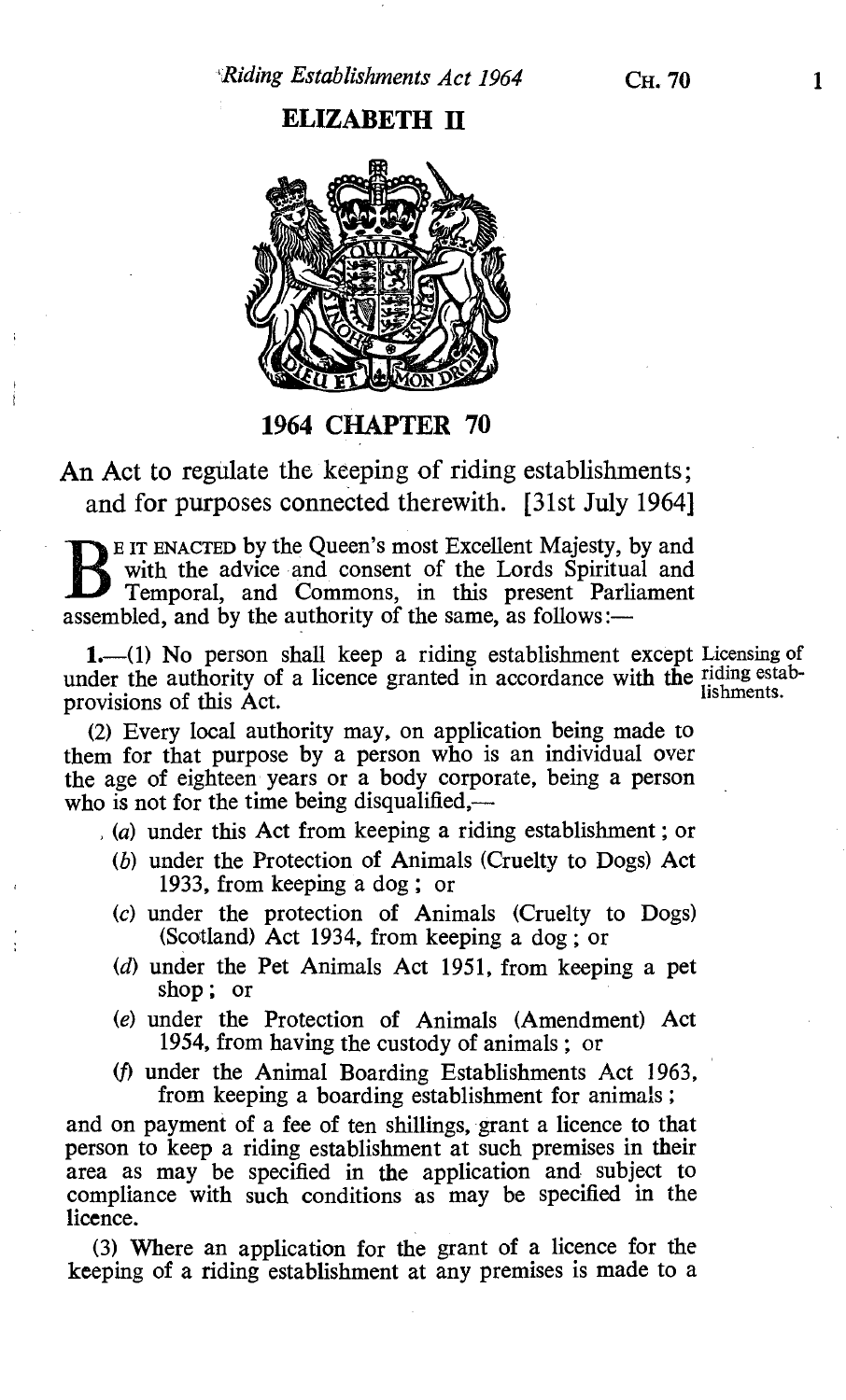local authority, they shall not proceed to a decision in the matter unless they have received and considered a report by a veterinary surgeon or veterinary practitioner authorised by them to carry out inspections under the next following section of an inspection of the premises carried out by him within the period of twelve months immediately preceding the date on which the application is received by the local authority or on or after that date, being a report containing such particulars as in their view enable them to determine whether the premises are suitable for the keeping thereat of a riding establishment, and describing the condition of the premises and of any horses found thereon or anything thereat.

(4) In determining whether to grant a licence for the keeping of a riding establishment by any person at any premises, a local authority shall in particular (but without prejudice to their discretion to withhold a licence on any grounds) have regard . to whether that person appears to them to be suitable and qualified, either by experience in the management of horses or otherwise, to be the holder of such a licence and to the need for securing-

- (a) that there will be available at all times, for horses, accommodation suitable as respects construction, size, number of occupants, lighting, ventilation, drainage, and cleanliness ;
- (b) that in the case of horses maintained at grass, there will be maintained for them at all times during which they are so maintained adequate pasture and shelter;
- (c) that horses will be adequately supplied with suitable food, drink and (except, in the case of horses maintained at grass, so long as they are so maintained) bedding material, and will be adequately exercised and rested and (so far as necessary) visited at suitable intervals ;
- (d) that all reasonable precautions will be taken to prevent and control the spread among horses of infectious or contagious diseases ;
- (e) that appropriate steps will be taken for the protection of horses in case of fire ;
- (f) that horses will be maintained in a good state of health and that, in the case of a horse kept for the purpose of its being let out on hire for riding or a horse kept for the purpose of its being used in providing instruction in riding, the horse will be suitable for the purpose for which in that case it is kept ;
- (g) that adequate accommodation will be provided for forage, bedding, stable equipment and saddlery ;

and shall specify such conditions in the licence, if granted by them, as appear to the local authority necessary or expedient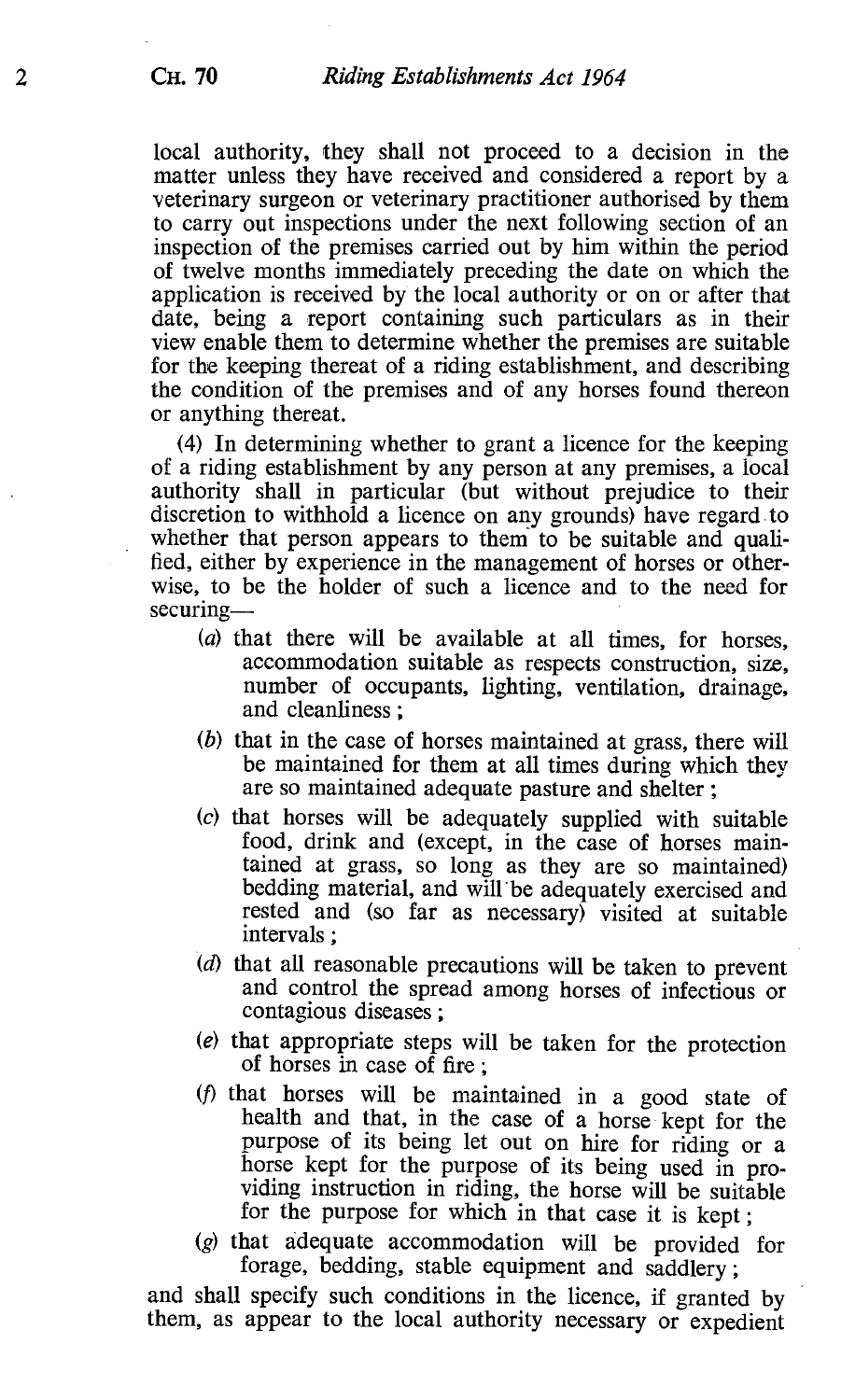in the particular case for securing. all the objects specified in paragraphs  $(a)$  to  $(e)$  of this subsection.

.(5) Any person aggrieved by the refusal of a local authority to grant such a licence, or by any condition subject to which such a licence is proposed to be granted, may appeal to a magistrates' court ; and the court may on such an appeal give such directions with respect to the issue of a licence or, as the case may be, with respect to the conditions subject to which a licence is to be granted as it thinks proper.

(6) Any such licence shall (according to the applicant's requirements) relate to the year in which it is granted, or to the next following year. In the former case, the licence shall come into force at the beginning of the day on which it is granted, and in the latter case it shall come into force at the beginning of the next following year.

(7) Subject to the provisions hereinafter contained with respect to cancellation, any such licence shall remain in force for one year beginning with the day on which it comes into force and shall then expire.

(8) In the event of the death of a person who is keeping a riding establishment at any premises under the authority of a licence granted under this Act, that licence shall be deemed to have been granted to his personal representatives in respect of those premises and shall, notwithstanding subsection (7) of this section (but subject to the provision hereinafter contained with respect to cancellation), remain in force until the end of the period of one year beginning with the death and shall then expire :

Provided that the local authority by whom the licence was granted may from time to time on the application of those representatives, extend or further extend the said period of one year if the authority are satisfied that the extension is necessary for the purpose of winding up the deceased's estate and that no other circumstances make it undesirable.

(9) Any person who contravenes the provisions of subsection (1) of this section shall be guilty of an offence ; and if any condition subject to which a licence is granted in accordance with the provisions of this Act is contravened or not complied with, the person to whom the licence was granted shall be guilty of an offence.

(10) In the application of this section to Scotland, in subsection (5) for any reference to a magistrates' court there shall be substituted a reference to the sheriff.

2.-(1) A local authority may, subject to the provisions of this Inspection of section, authorise in writing any such person as the following,  $Riding$  Establish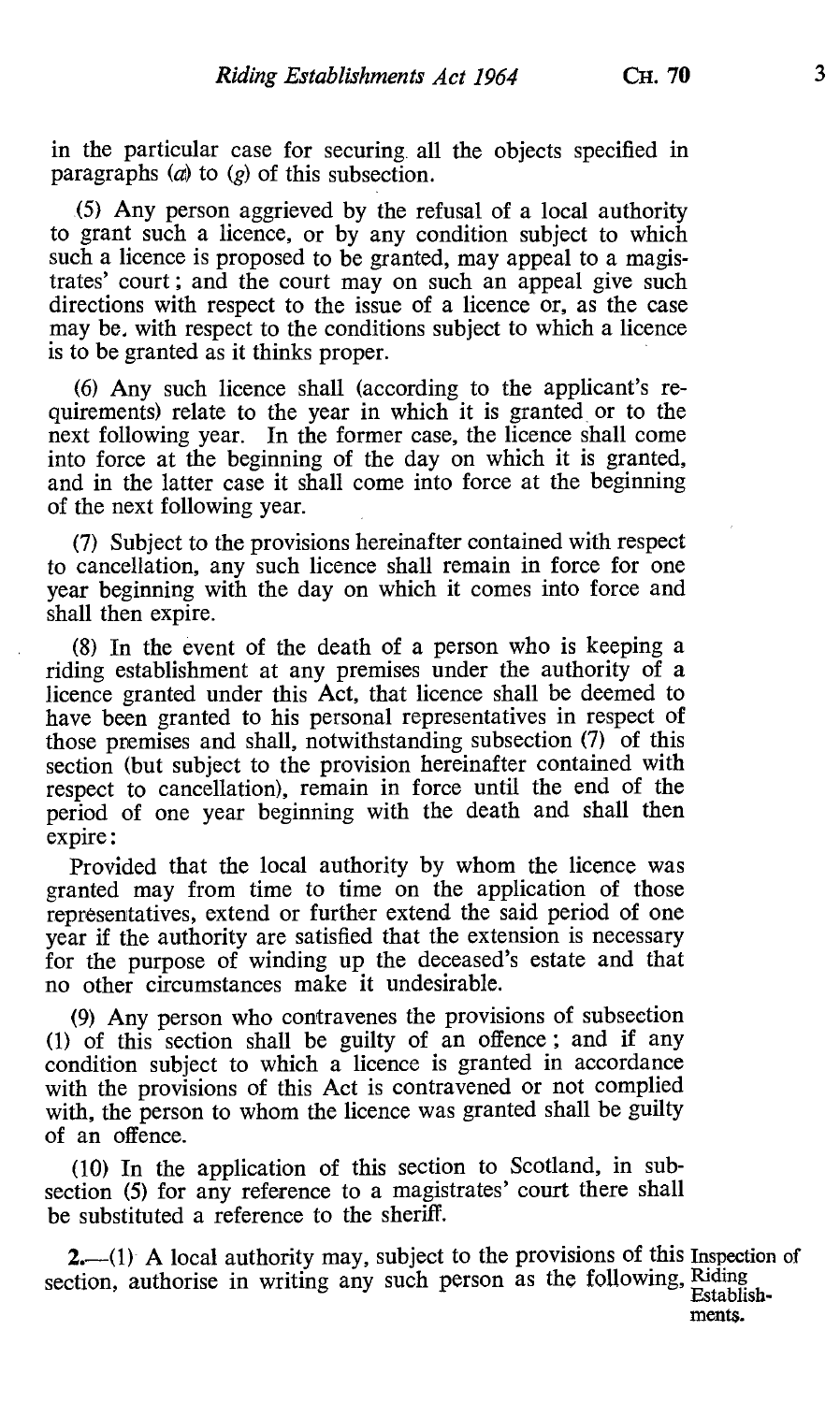namely, an officer of theirs, an officer of any other local authority, a veterinary surgeon and a veterinary practitioner, to inspect any such premises in their area as the following, that is to say,

- (a) any premises where they have reason to believe a person is keeping a riding establishment ;
- (b) any premises as respects which a licence granted in accordance with the provisions of this Act is for the time being in force ; and
- (c) any premises as respects which a licence has been applied for under this Act.

(2) Any person authorised under this section may, on producing his authority if so required, enter at all reasonable times any premises which he is authorised under this section to enter and inspect them and any horses found thereon or any thing therein for the purpose (except in the case of any such premises as are mentioned in paragraph (a) of the foregoing subsection) of making a report to the local authority for the purposes of section 1(3) of this Act or for the purpose of ascertaining whether an offence has been or is being committed against this Act.

(3) A local authority shall not authorise a veterinary surgeon or veterinary practitioner to inspect any premises under this section except one chosen by them from a list of such persons drawn up jointly by the Royal College of Veterinary Surgeons and the British Veterinary Association.

(4) Any person who wilfully obstructs or delays any person in the exercise of his powers of entry or inspection conferred by subsection (2) above shall be guilty of an offence.

Offences.  $3,-(1)$  If any person-

- (a) at a time when a horse is in such a condition that its riding would be likely to cause suffering to the horse, lets out the horse on hire or uses it for the purpose of providing, in return for payment, instruction in riding or for the purpose of demonstrating riding ;
- (b) supplies for a horse which is let out on hire by him for riding equipment which is used in the course of the hiring and suffers, at the time when it is supplied, from a defect of such a nature as to be apparent on inspection and as to be likely to cause suffering to the horse or an accident to the rider;
- (c) fails to provide such curative care as may be suitable, if any, for a sick or injured horse which is kept by him with a view to its being let out on hire or used for a purpose mentioned in paragraph (a) of this subsection ;
- (d) in keeping a riding establishment knowingly permits any person, who is for the time being disqualified under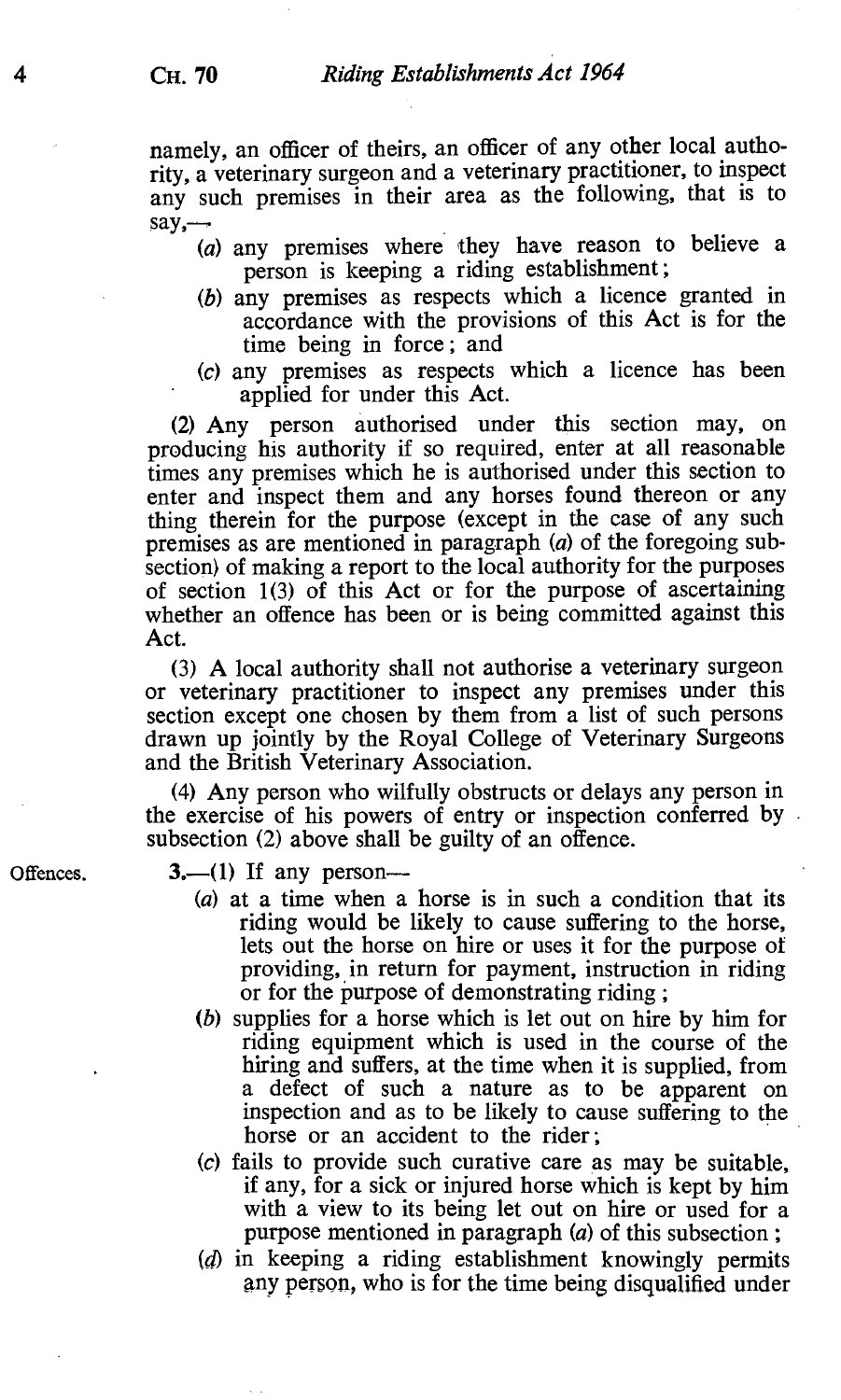this Act from keeping a riding establishment, to have control or management of the keeping of the establishment ; or

(e) with intent to avoid inspection under section 2 of this Act, conceals, or causes to be concealed, any horse maintained by the riding establishment ;

he shall be guilty of an offence under this Act.

(2) A person who for the purpose of obtaining the grant of a licence under this Act gives any information which he knows to be false in a material particular or makes a statement which he knows to be so false or recklessly gives any information which is so false or recklessly makes any statement which is so false shall be guilty of an offence under this Act.

4.-(1) Any person guilty of an offence under any provision Penalties and of this Act other than section 2(4) thereof shall be liable on disqualificasummary conviction to a fine not exceeding £25 or to imprison-tions. ment for a term not exceeding three months or to both such fine and such imprisonment.

(2) Any person guilty of an offence under section 2(4) of this Act shall be liable on summary conviction to a fine not exceeding £25.

(3) Where a person is convicted of any offence under this Act or of any offence under the Protection of Animals Act 1911 or the Protection of Animals (Scotland) Act 1912 or the Pet Animals Act 1951 or the Animal Boarding Establishments Act 1963, the court by which he is convicted may cancel any licence held by him under this Act and may, whether or not he is the holder of such a licence, disqualify him from keeping a riding establishment for such period as the court thinks fit.

(4) A court which has ordered the cancellation of a person's licence, or his disqualification in pursuance of the last foregoing subsection may, if it thinks fit, suspend the operation of the order pending an appeal.

 $5$ —(1) A local authority in England or Wales may subject Power of local to the provisions of this section prosecute proceedings for any authorities to offence under this Act committed in the area of the authority. prosecute.

(2) In England and Wales no proceedings for an offence under section 1(9) of this Act in respect of a contravention of or failure to comply with a condition subject to which a licence is granted in accordance with the provisions of this Act shall be instituted except by a local authority, and a local authority shall not institute any such proceedings except after receiving and considering a report by a veterinary surgeon or veterinary practitioner authorised by them to carry out inspections under section 2 of this Act being a report which in their opinion indicates that such an offence has been committed.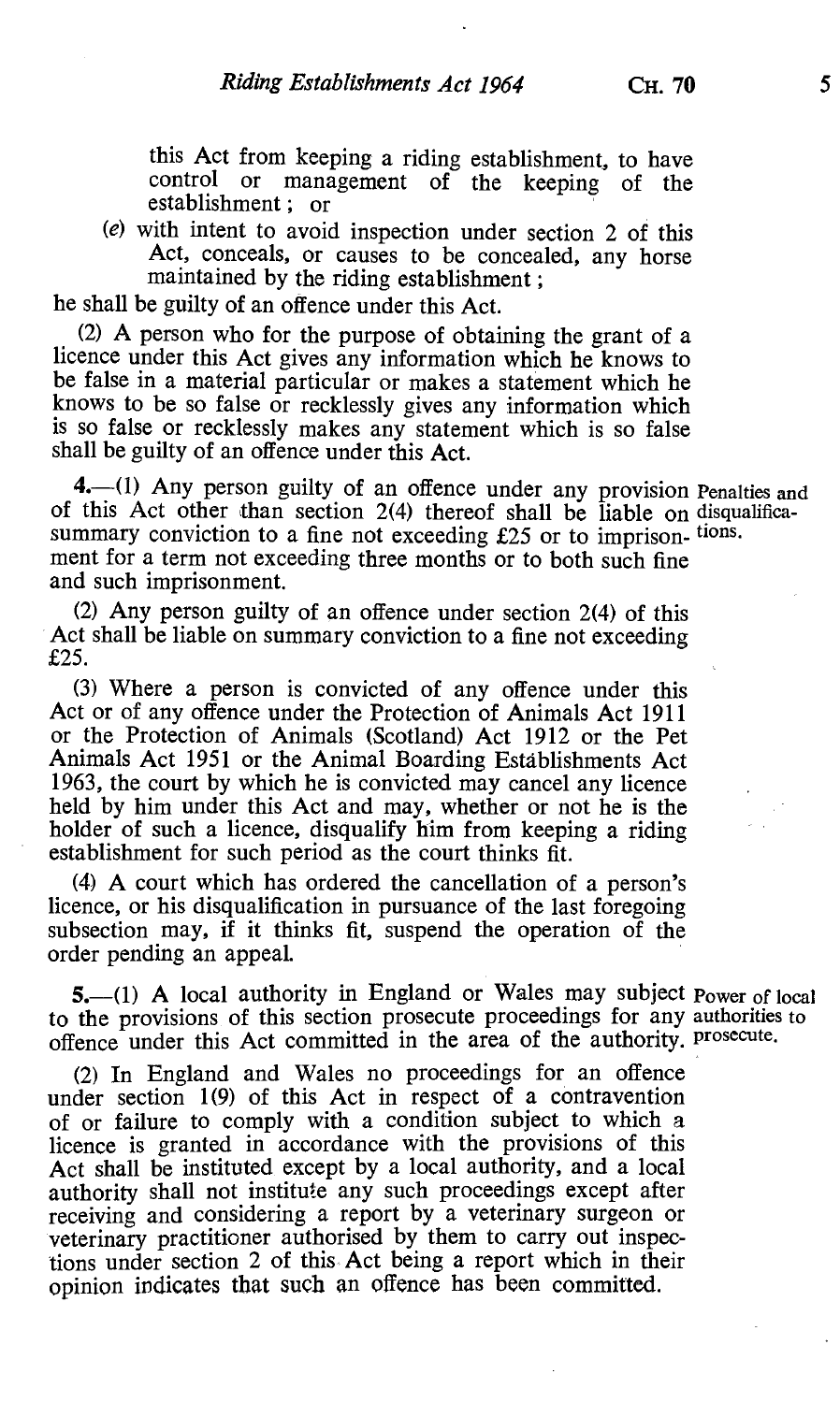Interpretation.  $6-(1)$  References in this Act to the keeping of a riding establishment shall, subject to the provisions of this section, be construed as references to the carrying on of a business of keeping horses for either or both of the following purposes, that is to say, the purpose of their being let out on hire for riding or the purpose of their being used in providing, in return for payment, instruction in riding, but as not including a reference to the carrying on of such a business—

- (a) in a case where the premises where the horses employed for the purposes of the business are kept are occupied by or under the management of the Secretary of State for Defence ; or
- (b) solely for police purposes ; or
- (c) by the Zoological Society of London ; or
- (d) by the Royal Zoological Society of Scotland.

(2) Where a university provides courses of study and examinations leading to a veterinary degree to which relates an order made under section 1 of the Veterinary Surgeons Act 1948<br>(which section enables the Privy Council, where a (which section enables the Privy Council, where a university provides such courses, and it appears to the Privy Council that the courses are of the standard therein mentioned, to direct that a holder of the degree to which the courses lead shall be qualified to be a member of the Royal College of Veterinary Surgeons), horses kept by the university for use in the instruction of students undergoing such courses shall, during the continuance in force of the order, be deemed for the purposes of the foregoing subsection not to be kept as mentioned in that subsection.

(3) For the purposes of this Act a person keeping a riding establishment shall be taken to keep it at the premises where the horses employed for the purposes of the business concerned are kept.

(4) In this Act the following expressions have the meanings respectively assigned to them, that is to say—

- " horse " includes any mare, gelding, pony, foal, colt, filly or stallion and also any ass, mule or jennet ;
- " local authority " means the council of a county borough, the council of a London borough or the Common Council of the City of London ; as respects any noncounty borough or urban district which has according to the last published census for the time being a population of 20,000 or upwards, the council of the borough or urban district ; and as respects any other area the council of the county ; and in Scotland means the council of any county or any burgh ;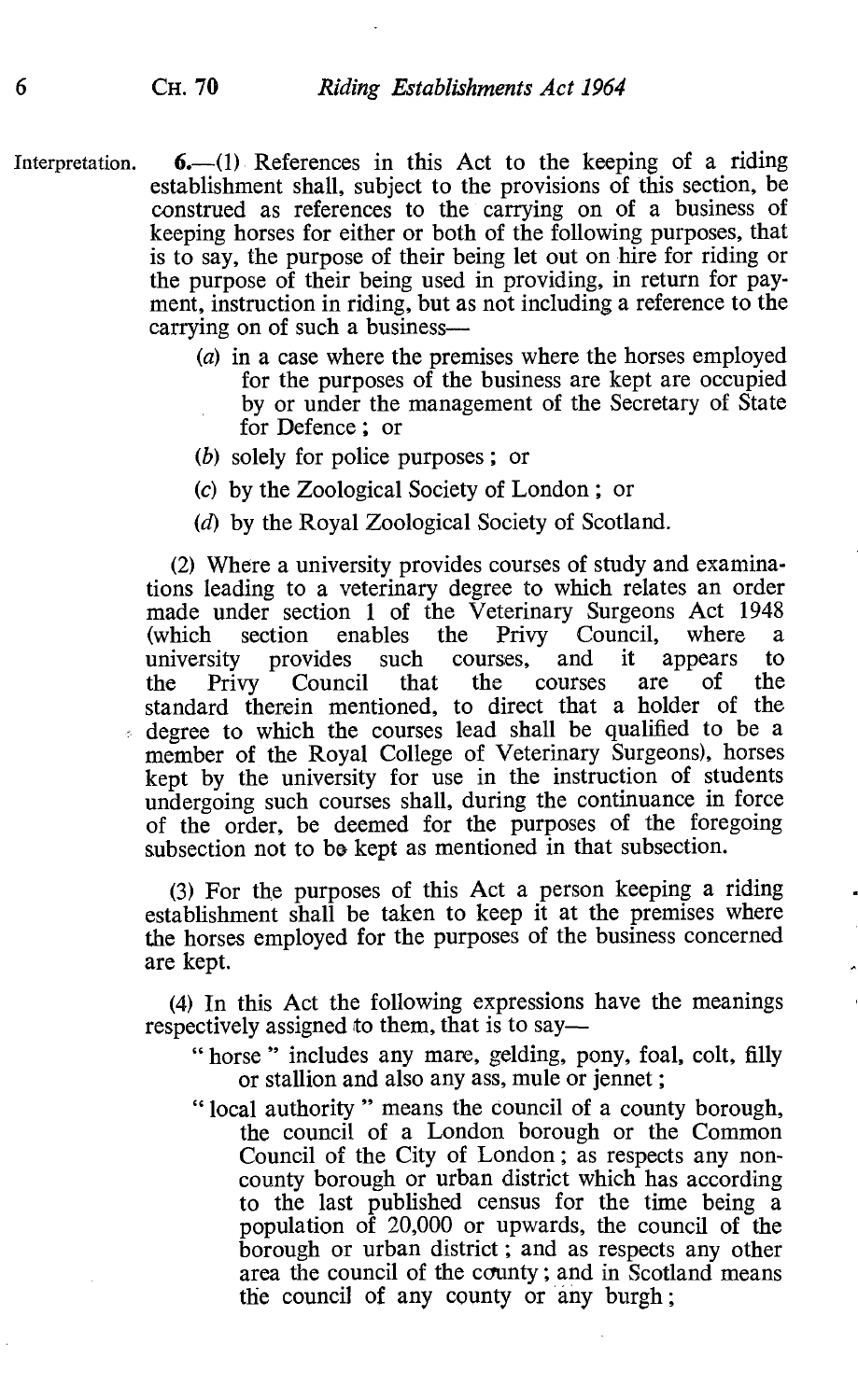- " premises " includes land;
- " veterinary practitioner" means a person who is for the time being registered in the Supplementary Veterinary Register in pursuance of the Veterinary Surgeons Act 1948;
- " veterinary surgeon " means a person who is for the time being registered in the Register of Veterinary Surgeons in pursuance of the Veterinary Surgeons Act 1881.

7. Notwithstanding anything in this Act, a person who, imme- Transitional diately before the date of commencement of this Act, was provision. keeping a riding establishment at any premises, and who is not disqualified as mentioned in section  $1(2)$  of this Act, shall be entitled to keep such an establishment, at those premises without a licence under this Act-

- (a) for the period of one month beginning with that date; and
- (b) if before the expiration of that period he applies for a licence under this Act in respect of those premises, until the licence is granted or finally refused or the application is withdrawn.

8. The Riding Establishments Act 1939 is hereby repealed. Repeal.

9. $-$ (1) This Act may be cited as the Riding Establishments Short title, Act 1964. commencement<br>and extent.

- (2) This Act shall not extend to Northern Ireland.
- (3) This Act shall come into operation on 1st April 1965.

Table of Statutes referred to in this Act

- ဟာ -

| Short Title                                                                                                                                                                                                                                                                                                                                                                                                                                               | Session and Chapter                                                                                                                                                                                                     |
|-----------------------------------------------------------------------------------------------------------------------------------------------------------------------------------------------------------------------------------------------------------------------------------------------------------------------------------------------------------------------------------------------------------------------------------------------------------|-------------------------------------------------------------------------------------------------------------------------------------------------------------------------------------------------------------------------|
| Veterinary Surgeons Act 1881<br>$\sim$ $\sim$ $\sim$<br>Protection of Animals Act 1911<br>Protection of Animals (Scotland) Act 1912<br>Protection of Animals (Cruelty to Dogs) Act 1933<br>Protection of Animals (Cruelty to Dogs)<br>$(Scoland)$ Act 1934<br>$\cdots$<br>Veterinary Surgeons Act 1948<br>$\sim$ 100 $\sim$<br>Pet Animals Act 1951<br>$\ddotsc$<br>Protection of Animals (Amendment) Act 1954<br>Animal Boarding Establishments Act 1963 | 44 & 45 Vict. c. 62.<br>1 & 2 Geo. 5, c. 27.<br>$2 & 3$ Geo. 5, c, 14.<br>23 & 24 Geo. 5. c. 17.<br>24 & 25 Geo. 5, c. 25.<br>11 & 12 Geo, 6, c, 52.<br>14 & 15 Geo. 6, c. 35.<br>2 & 3 Eliz. 2. c. 40.<br>1963. c. 43. |

PRODUCED IN THE UK FOR W.J. SHARP Controller and Chief Executive of Her Majesty's Stationery Office and Queen's Printer of Acts of Parliament LONDON: PUBLISHED BY HER MAJESTY'S STATIONERY OFFICE